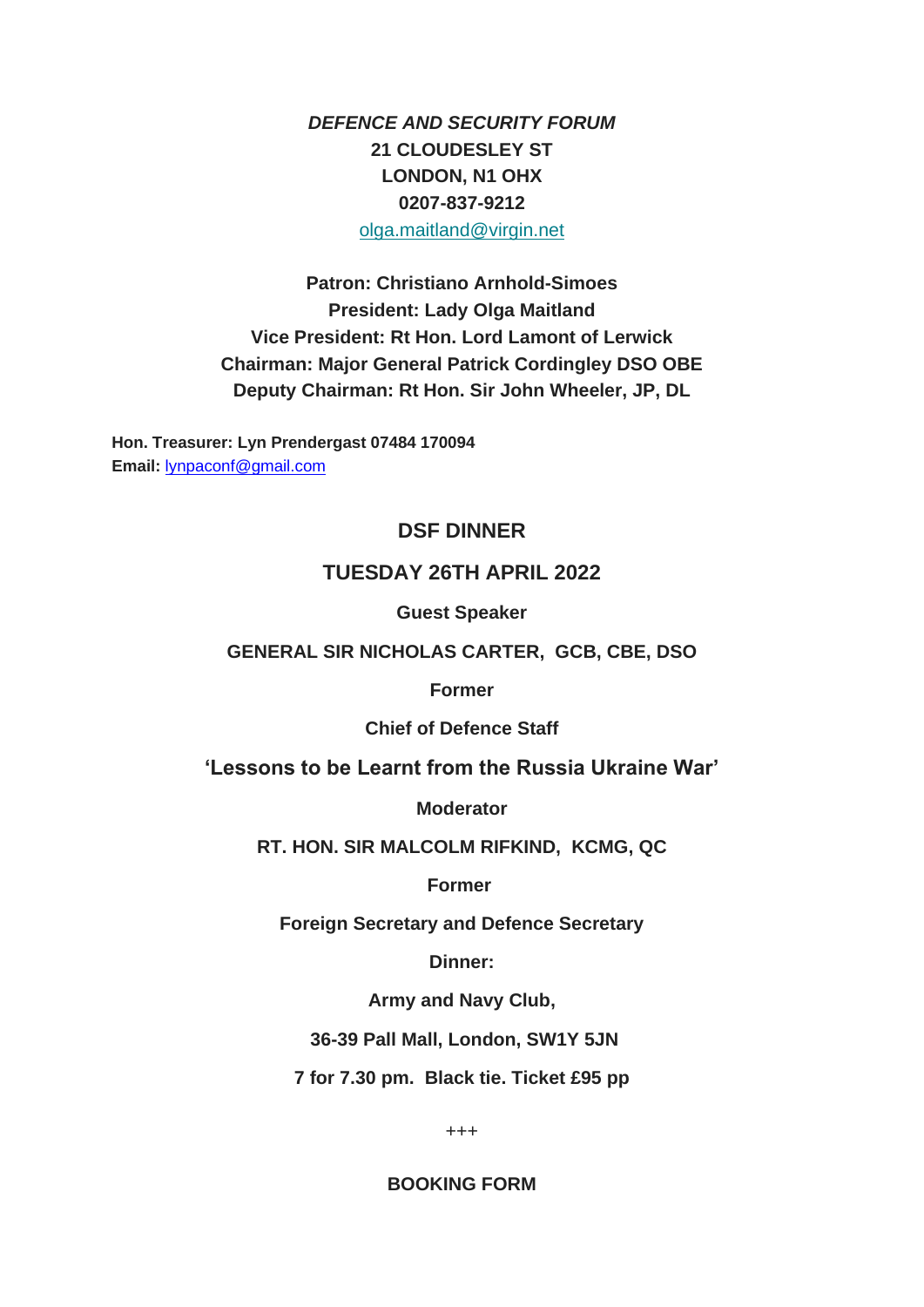# **Tuesday 26th April 2022 ARMY AND NAVY CLUB, 36-39 Pall Mall, London, SW1Y 5JN 7pm for 7.30pm Black Tie. £95pp.**

## **Payment secures your reservation!!**

Payment by BACs to the DSF bank account at HSBC. Account no 01202278. Sort code 40-02-06. Bank Identifier Code (BIC8): HBUKGB48 IBAN: GB49HBUK40020601202278 Branch BIC (BIC 11) HBUKB4110E

Please include your name or invoice number in the reference details

Cheques are payable to:

Defence and Security Forum

21 Cloudesley Street

London N1 0HX

Name

Address

Postcode

Tel. no.

Home

**Office** 

Email

#

+++